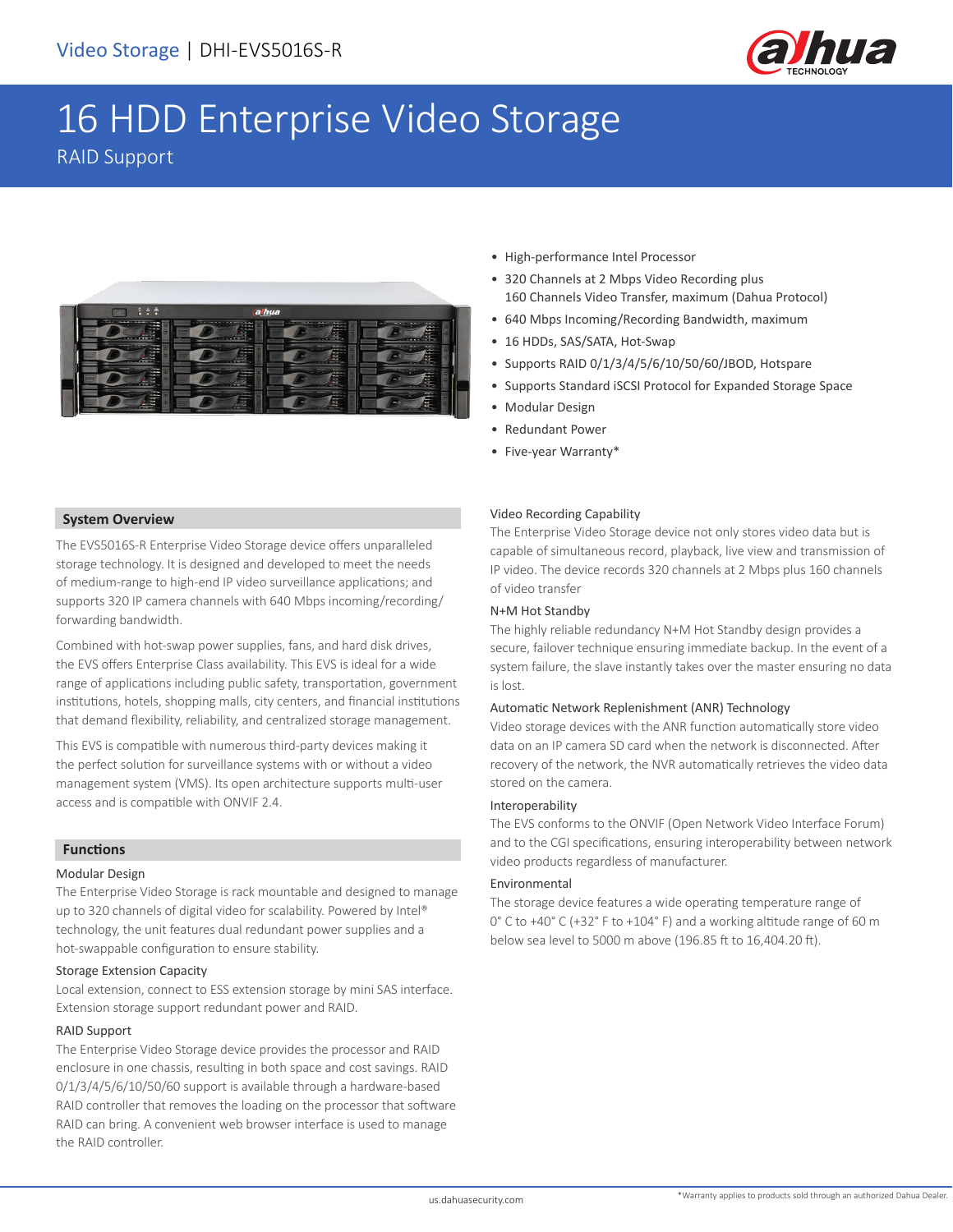## Video Storage | DHI-EVS5016S-R

### **Technical Specification**

| System                                    |                                                                                                                                                                    |  |
|-------------------------------------------|--------------------------------------------------------------------------------------------------------------------------------------------------------------------|--|
| <b>Main Processor</b>                     | 64-bit High-performance Intel Processor                                                                                                                            |  |
| Controller                                | Single Controller                                                                                                                                                  |  |
| Memory                                    | 4 GB by default                                                                                                                                                    |  |
| <b>Operating System</b>                   | <b>Embedded LINUX</b>                                                                                                                                              |  |
| User Interface                            | Web-based                                                                                                                                                          |  |
| Working Mode                              |                                                                                                                                                                    |  |
| Video Stream Mode                         | 320 Channels, maximum<br>640 Mbps for incoming and recording<br>160-channel (320 Mbps) forwarding<br>32-channel (64 Mbps) playback                                 |  |
| <b>Transfer Mode</b>                      | Front-end Connection: 4096 Mbps<br>Network Transfer: 4096 Mbps                                                                                                     |  |
| <b>IP SAN Mode</b>                        | Storage bandwidth shall not be less than 2.4 Gbps                                                                                                                  |  |
| Storage                                   |                                                                                                                                                                    |  |
| <b>HDD Capacity</b>                       | 16 HDDs, Up to 10 TB capacity for each HDD<br>SATA HDD composite connection                                                                                        |  |
| Mini-SAS                                  | One (1) Port, for storage extension                                                                                                                                |  |
| <b>HDD</b> Installation                   | Additional HDD Bracket,<br>HDD Hot-swap, HDD Online Replacement                                                                                                    |  |
| <b>HDD Mode</b>                           | Single,<br>RAID 0/1/3/4/5/6/10/50/60<br>(Enterprise-level HDDs are recommended),<br>JBOD, Hotspare                                                                 |  |
| Storage Management                        |                                                                                                                                                                    |  |
| <b>HDD Manager</b>                        | Non-working HDD hibernation guarantees sound<br>ventilation, reduced power consumption, and<br>enhanced HDD life<br>HDD bad track mapping to enhance HDD life span |  |
| <b>RAID Rebuild</b>                       | Dynamically adjust RAID rebuild speed to guarantee<br>system load balance                                                                                          |  |
| Logic Volume Manager                      | iSCSI Volume Management,<br>NAS (SMB/NFS/FTP) Volume Management                                                                                                    |  |
| Snapshot                                  | Snapshot function creates user volume to back data                                                                                                                 |  |
| <b>Extract Frame</b>                      | Extracting P-frame function<br>Customized extracting period and frame rate setup                                                                                   |  |
| <b>Cluster Service</b>                    | N+M cluster service                                                                                                                                                |  |
| <b>Automatic Network</b><br>Replenishment | After disconnection, system downloads record<br>file from the SD card on the network camera to<br>maintain the full record file                                    |  |
| <b>Shortcut RAID Creation</b>             | One-button RAID creation                                                                                                                                           |  |
| Playback and Backup                       |                                                                                                                                                                    |  |
| Search Mode                               | Time/Date, Channel, Alarm, MD and Exact Search<br>(accurate to one second)                                                                                         |  |
| <b>Playback Function</b>                  | Play, Pause, Stop, Fast play, Slow play, Full screen,<br>Backup selection, Digital zoom                                                                            |  |
| Backup Mode                               | USB Device, Network, eSATA Device                                                                                                                                  |  |
| Third-party Support                       |                                                                                                                                                                    |  |

Third-party Support Dahua, AEBell, Arecont, AXIS, Dynacolor, HIKVISION, LG, Panasonic, PSIA, Samsung, Sony, Vivotec

| Recording                      |                                                                                                                                                                  |  |
|--------------------------------|------------------------------------------------------------------------------------------------------------------------------------------------------------------|--|
| IP Camera Input                | 320 Channels                                                                                                                                                     |  |
| Record Rate                    | 640 Mbps                                                                                                                                                         |  |
| Video Recording<br>Performance |                                                                                                                                                                  |  |
| Dahua Protocol                 | 320 ch at 2 Mbps plus 160 ch video transfer                                                                                                                      |  |
| <b>ONVIF Protocol</b>          | 200 ch at 2 Mbps plus 50 ch video transfer                                                                                                                       |  |
| Image Recording<br>Performance | 150 ch (image size 500 kb), no video recording                                                                                                                   |  |
| Record Mode                    | Manual, Schedule (Regular, Continuous), Motion<br>Detection, Alarm                                                                                               |  |
| Record Interval                | 1 min to 120 min (default 60 min)<br>Pre-record 1 s to 30 s, Post-record 10 s to 300 s,<br>I-frame storage by period.                                            |  |
| Auxiliary Interface            |                                                                                                                                                                  |  |
| <b>USB</b>                     | One (1) USB 3.0                                                                                                                                                  |  |
| Multiplex Interface            | One (1) USB 2.0 plus eSATA multiplex interface                                                                                                                   |  |
| <b>RS232</b>                   | One (1) Port, for PC communication and keyboard                                                                                                                  |  |
| Network                        |                                                                                                                                                                  |  |
| Interface                      | Two (2) Data Ports, RJ-45 (10/100/1000 Mbps)                                                                                                                     |  |
| Network Mode                   | Multi-address, Fault-tolerance, Load balance,<br>Link aggregation                                                                                                |  |
| <b>Network Function</b>        | HTTP, HTTPs, TCP/IP, IPv4/IPv6, UPnP, RTP, RTCP,<br>RTSP, UDP, SMTP, NTP, DHCP, DNS, IP Filter,<br>PPPoE, DDNS, iSCSI, SMB, NFS, FTP, Alarm Server, IP<br>Search |  |
| Max. User Access               | 128 Users                                                                                                                                                        |  |
| Smart Phone                    | IOS, Android                                                                                                                                                     |  |
| Interoperability               | ONVIF 2.4, CGI Conformant                                                                                                                                        |  |
| Electrical                     |                                                                                                                                                                  |  |
| Power Supply                   | 100 VAC to 240 VAC, 47 to 63 Hz<br>1 + 1 Redundant Power                                                                                                         |  |
| Power Consumption              | < 200 W (with HDD)                                                                                                                                               |  |
| Environmental                  |                                                                                                                                                                  |  |
| <b>Working Conditions</b>      | 0° C to +40° C (+32° F to +104° F), 10% to 80% RH                                                                                                                |  |
| <b>Storage Conditions</b>      | -20° C to +70° C (-4° F to +158° F), 5% to 90% RH                                                                                                                |  |
| <b>Working Altitude</b>        | -60.0 m to 3000.0 m (196.85 ft to 9842.52 ft)                                                                                                                    |  |